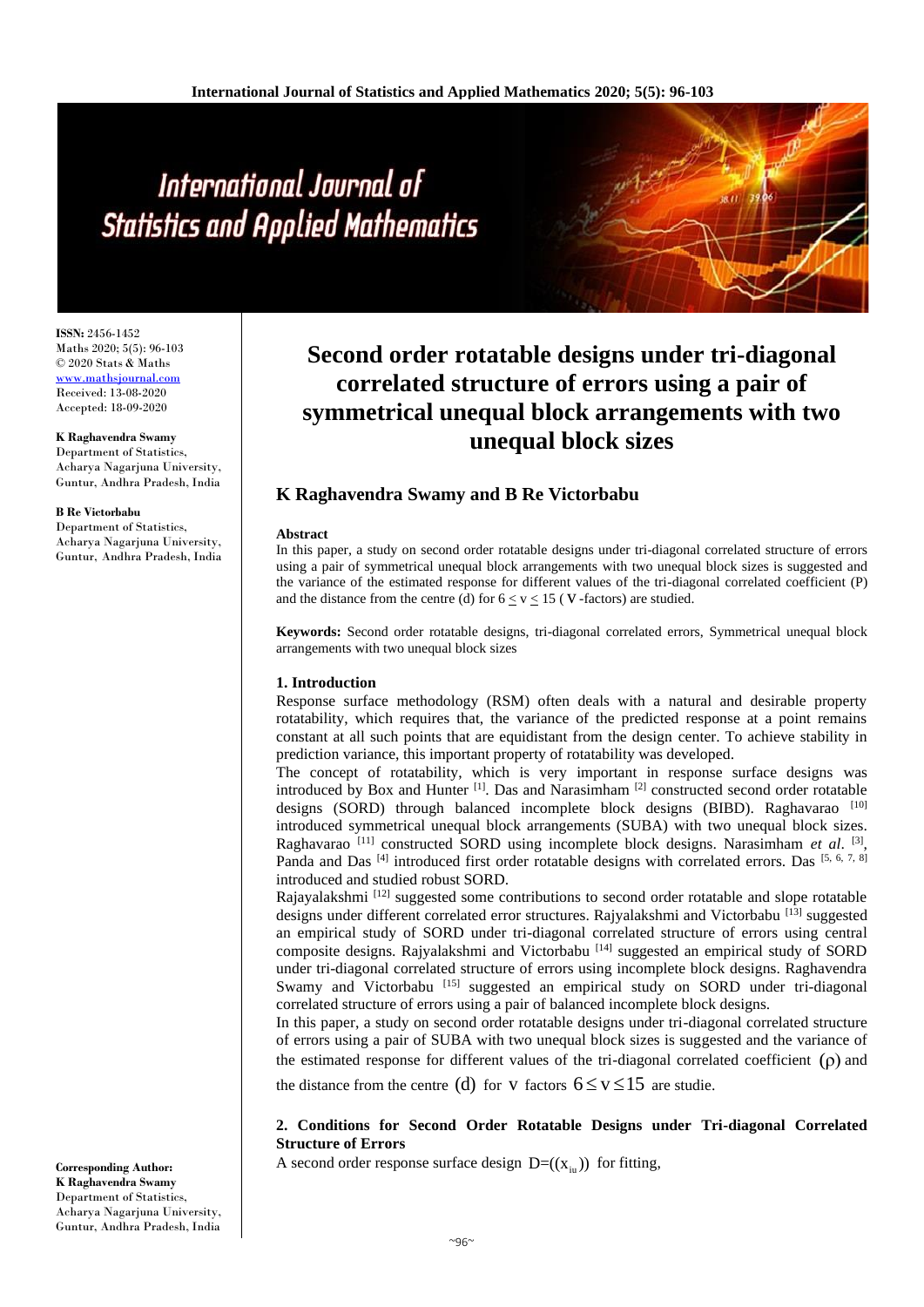(6)

International Journal of Statistics and Applied Mathematics\n
$$
Y_u(x)=b_0+\sum_{i=1}^v b_i x_{iu}+\sum_{i=1}^v b_{ii} x_{iu}^2+\sum_{i=1}^v \sum_{i\n(1)
$$

where  $X_{iu}$  denotes the level of the  $i^{th}$  factor ( $i=1,2,...,v$ ) in the  $u^{th}$  run ( $u=1,2,...,N$ ) of the experiment,  $e_{u}$ 's are correlated random errors is said to be a SORD under tri-diagonal correlated error of structure, if the variance of the estimated response of  $\hat{Y}_u$  from the fitted surface is only a function of the distance, ( $d^2 = \sum_{i=1}^{V} x_i^2$ ) of the point ( $X_{1u}, X_{2u},...,X_{vu}$ ) from from the origin (centre) of the design. Such a spherical variance function for estimation of responses in the second order response surface is achieved if the design points satisfy the following conditions [cf. Das, [5, 6, 7, 12, 15].

Let  $\beta$  be the correlation between errors of any two observations, each has the same variance  $\sigma^2$  then the necessary and sufficient conditions for second order rotatability under the tri-diagonal variance - covariance structure are

$$
\sum_{u=1}^{2n} X_{iu} = 0 \sum_{u=1}^{2n} X_{iu} X_{ju} = 0 \sum_{u=1}^{2n} X_{iu} X_{ju}^2 = 0 \sum_{u=1}^{2n} X_{iu} X_{ju} X_{ku} = 0 \sum_{u=1}^{2n} X_{iu}^3 = 0
$$
  

$$
\sum_{u=1}^{2n} X_{iu} X_{ju}^3 = 0 \sum_{u=1}^{2n} X_{iu} X_{ju} X_{ku}^2 = 0 \sum_{u=1}^{2n} X_{iu} X_{ju} X_{ku} X_{lu} = 0
$$
  

$$
\sum_{u=1}^{2n} X_{iu}^2 = \text{constant} = 2n\gamma_2
$$
for all *i* (3)

$$
\text{constant} = \frac{2n_1}{2}, \text{for all } i \tag{3}
$$

$$
\sum_{u=1}^{2n} X_{iu}^4 = \text{constant} = 3(2n)\gamma_4
$$
, for all  $i$ , (4)

$$
\sum_{u=1}^{2n} X_{iu}^{2} X_{ju}^{2} = \text{constant} = 2n\gamma_{4}
$$
, for all values  $i \neq j$  (5)  
From (4) and (5), we have

$$
\sum_{u=1}^{2n} X_{iu}^4 = 3 \sum_{u=1}^{2n} X_{iu}^2 X_{ju}^2
$$

where  $\gamma_2$  and  $\gamma_4$  are constants. The summation is over the design points, and  $\rho$  is the correlation coefficient.

The Variances and Covariances of the estimated parameters under the tri-diagonal model are as follows:  
\n
$$
V(\hat{b}_{0}) = \frac{\gamma_{4}(v+2)(1+p)\sigma^{2}}{2n[\gamma_{4}(v+2)-v\gamma_{2}^{2}(1-p)]}
$$
\n
$$
V(\hat{b}_{i}) = \frac{\sigma^{2}(1-p^{2})}{2n\gamma_{2}}
$$
\n
$$
V(\hat{b}_{ij}) = \frac{\sigma^{2}(1-p^{2})[\gamma_{4}(v+1)-(v-1)\gamma_{2}^{2}(1-p)]}{2(2n)\gamma_{4}[\gamma_{4}(v+2)-v\gamma_{2}^{2}(1-p)]}
$$
\n
$$
Cov(\hat{b}_{0}, \hat{b}_{ii}) = \frac{-\gamma_{2}\sigma^{2}(1-p^{2})}{2n[\gamma_{4}(v+2)-v\gamma_{2}^{2}(1-p)]}
$$
\n
$$
Cov(\hat{b}_{0}, \hat{b}_{ii}) = \frac{-\gamma_{2}\sigma^{2}(1-p^{2})}{2n[\gamma_{4}(v+2)-v\gamma_{2}^{2}(1-p)]}
$$
\n
$$
Cov(\hat{b}_{ii}, \hat{b}_{ij}) = \frac{\sigma^{2}(1-p^{2})[\gamma_{2}^{2}(1-p)\gamma_{4}]}{2(2n)\gamma_{4}[\gamma_{4}(v+2)-v\gamma_{2}^{2}(1-p)]}
$$
\n(7)

and other covariances are zero.

An inspection of the variance function  $\hat{b}_0$ shows that a necessary condition for the existence of a non-singular second order design

$$
\frac{\gamma_4}{\gamma_2^2} > \frac{v(1-\rho)}{(v+2)}
$$
\n(8) (Non-singularity condition)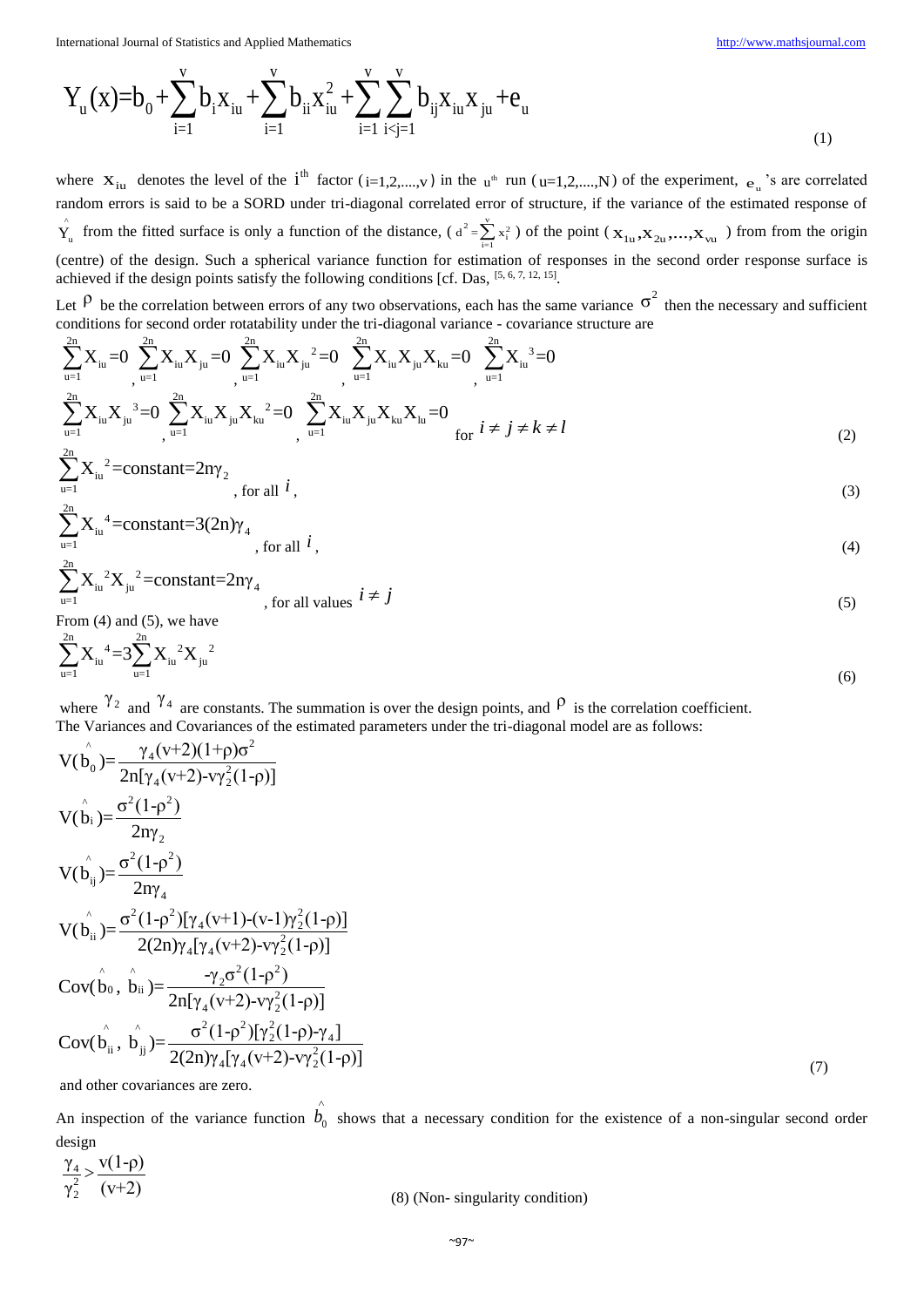International Journal of Statistics and Applied Mathematics [http://www.mathsjournal.com](http://www.mathsjournal.com/)

^

The variance of the response  $Y_u$  at any point estimated through the Surface comes out as,

$$
V(\hat{Y}_u) = V(\hat{b}_0) + d^2[V(\hat{b}_i) + 2\cot(\hat{b}_0, \hat{b}_{ii})] + d^4 V(\hat{b}_{ii})
$$
\n(9)

Hence the variance of estimate of 
$$
Y_u
$$
 becomes,  
\n
$$
V(\hat{Y}_u) = \frac{[\gamma_4(v+2)(1+\rho)\sigma^2]}{2n[\gamma_4(v+2)-v\gamma_2^2(1-\rho)]} + \frac{[\sigma^2(1-\rho^2)+(2(-\frac{\gamma_2\sigma^2(1-\rho^2)}{2n[\gamma_4(v+2)-v\gamma_2^2(1-\rho)})]}]d^2 + \frac{\sigma^2(1-\rho)[\gamma_4(v+1)-(v-1)\gamma_2^2(1-\rho)]}{2(2n)\gamma_4[\gamma_4(v+2)-v\gamma_2^2(1-\rho)]}d^4
$$
\n(10)

# **3. Method of construction of SORD under tri-diagonal correlated structure of errors using a pair of SUBA with two unequal block sizes**

Following Raghavarao [11] and Das [7], Rajyalakshmi and Victorbabu [14] methods of constructions of SORD and RSORD, an empirical study on SORD under tri-diagonal correlated structure of errors using pair of SUBA with two unequal block sizes is

studied. Let 
$$
\rho
$$
 be the correlation errors of any two observations.  
\nDefine  $D_1 = (v, b_1, r_1, k_{11}, k_{12}, b_{11}, b_{12}, \lambda_1)$ ,  $k_1 = \sup(k_{11}, k_{12})$ ,  $b_{11} + b_{12} = b_1$  with  $r_1 \le 3\lambda_1$  and

 $D_2 = (v, b_2, r_2, k_{21}, k_{22}, b_{21}, b_{22}, \lambda_2)$ ,  $k_2 = \sup(k_{21}, k_{22})$ ,  $b_{21} + b_{22} = b_2$  with  $r_2 \ge 3\lambda_2$ be two SUBA with two unequal block sizes respectively. Let  $2^{t(k_1)}$  and  $2^{t(k_2)}$  denotes resolution V – fractional factorial design replicate of  $2^{k_1}$  and  $2^{k_2}$  in  $\pm 1$  levels (cf.

Narasimham *et al.*) <sup>[3]</sup>. The design points achieved from the transpose of incidence matrix of the design  $D_1$  by multiplication are denoted by  $[1-(v,b_1,r_1,k_{11},k_{12},b_{11},b_{12},\lambda_1)]2^{t(k_1)}$ . Let [1-(v,b<sub>1</sub>,r<sub>1</sub>,k<sub>11</sub>,k<sub>12</sub>b<sub>11</sub>,b<sub>12</sub>,λ<sub>1</sub>)]2<sup>t(k<sub>1</sub>)</sup> are the <sub>b<sub>1</sub>×2<sup>t(k<sub>1</sub>)</sub> design points</sub></sup> achieved from D1 by multiplication. 2 t(k ) 2 2 21 22 21 22 2 [a-(v,b ,r ,k ,k ,b ,b ,λ )]2 are the 2 t(k )  $b_2 \times 2^{t(k_2)}$  design points achieved from  $D_2$ by multiplication in Das and Narasimham<sup>[2]</sup> sense. Consider  $n_0$  denote the number of central points.

The proposed method of construction of SORD under tri-diagonal correlated structure of errors using a pair of SUBA with two unequal block sizes is given below. Considering the method of construction of SORD using a pair of SUBA with two unequal block sizes having  $b_1 \times 2^{t(k_1)} + b_2 \times 2^{t(k_2)}$  (cf. Narasimham *et al.* <sup>[3]</sup>) non-central design points (n). The set of '**n** ' non-central design points are extended to  $2n$  design points (N) by adding 'n'  $(n_0=n)$  central points  $(0,0,...,0)$  just below or above the non-central design points. Hence,  $2n(=N)$  be the total number of design points of the SORD under tri-diagonal correlated structure of errors using a pair of SUBA with two unequal block sizes.

### **Theorem**

2n

 $\overline{u-1}$ 

**Theorem**<br>The design points  $[1-(v,b_1,r_1,k_{11},k_{12},b_{11},b_{12},\lambda_1)] \times 2^{t(k_1)} \text{U}[(a-(v,b_2,r_2,k_{21},k_{22},b_{21},b_{22},\lambda_2)] \times 2^{t(k_2)}$ with two unequal block sizes.<br>  $[1-(v,b_1,r_1,k_{11},k_{12},b_{11},b_{12},\lambda_1)] \times 2^{t(k_1)} \text{U}[(a-(v,b_2,r_2,k_{21},k_{22},b_{21},b_{22},\lambda_2)] \times 2^{t(k_2)} \text{Un}_0$  where the disconnal completed ones etracture using a point of SUPA with two unequal b will give a vdimensional SORD under tri-diagonal correlated error structure using a pair of SUBA with two unequal block sizes with  $N=b_1\times 2^{t(k_1)}+b_2\times 2^{t(k_2)}Un_0$  design points, with  $a^4=-\frac{(r_1-3\lambda_1)}{(r_1-3\lambda_1)}\times 2^{t(k_1)+(k_2)}$  $2 - 3\lambda_2$  $a^4 = -\frac{(r_1 - 3\lambda_1)}{(r_1 - 3\lambda_2)} \times 2^{t(k_1) - t(k_2)}.$  $\frac{1}{(r_2-3\lambda_2)}$   $\times$  2

**Proof:** For the design points generated from a pair of SUBA with two unequal block sizes, the simple symmetry conditions (2) are

true. Further the conditions (3), (4) and (5) are true as follows:  
\n
$$
\sum_{u=1}^{2n} x_{iu}^2 = r_1 2^{t(k_1)} + r_2 2^{t(k_2)} a^2 = \text{constant} = 2n\gamma_2
$$
\n(11)

$$
\sum_{i=1}^{2n} x_{i}^4 = r_1 2^{t(k_1)} + r_2 2^{t(k_2)} a^4 = \text{constant} = 3(2n)\gamma_4
$$
\n(11)

$$
\sum_{u=1}^{2n} x_{iu}^2 x_{ju}^2 = \lambda_1 2^{t(k_1)} + \lambda_2 2^{t(k_2)} a^4 = \text{constant} = 2n\gamma_4
$$
\n(12)

 $(12)$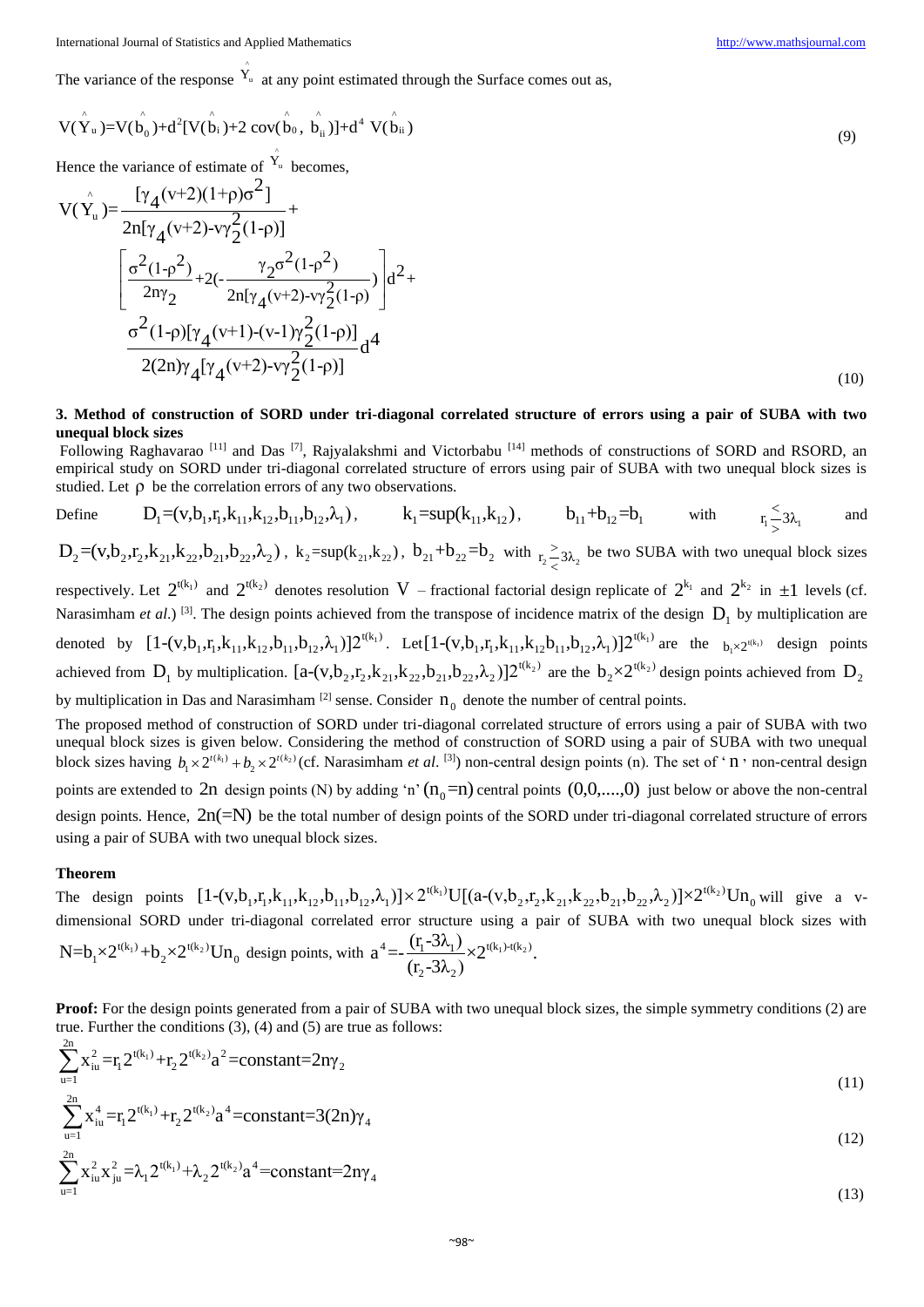International Journal of Statistics and Applied Mathematics [http://www.mathsjournal.com](http://www.mathsjournal.com/)

From (12) and (13) we have,

$$
r_1 2^{t(k_1)} + r_2 2^{t(k_2)} a^4 = 3 \left( \lambda_1 2^{t(k_1)} + \lambda_2 2^{t(k_2)} a^4 \right)
$$
\n(14)

(i.e.,) 
$$
(r_1 - 3\lambda_1)2^{t(k_1)} + (r_2 - 3\lambda_2)2^{t(k_2)}a^4 = 0
$$
 (15)

If  $r_1 = 3\lambda_1$  and  $r_2 = 3\lambda_2$ , above equation (15) is satisfied. But to get a non-trivial design, at least one of levels '1' or 'a' must be different from 0 (zero). If  $r_1 \neq 3\lambda_1$  and  $r_2 \neq 3\lambda_2$ , above equation(15) gives,  $a^4 = \frac{(r_1 - 3\lambda_1)}{(1 - 3\lambda_2)} \times 2^{t(k_1) + (k_2)}$  $2 - 3\lambda_2$  $a^4 = -\frac{(r_1 - 3\lambda_1)}{(r_2 - 3\lambda_2)} \times 2^{t(k_1) - t(k_2)}.$ (Equation (16) has a real solution if either  $r_1 < 3\lambda_1$  or  $r_2 < 3\lambda_2$ , but not both If the non-singularity condition (8) exists then only the design exists.

**Example:** A study on second order rotatable designs under tri-diagonal correlated structure of errors using a pair of SUBA with **Example:** A study on second order rotatable designs under tri-diagonal correlated structure of errors using a pair of SUBA with two unequal block sizes can explained using v=6 factor with  $D_1 = (v=6, b_1 = 11, r_1 = 7, k_{11} =$ two unequal block sizes can explained using v=6 factor with  $D_1 = (v_2 = (v_2 = 6, b_2 = 11, r_2 = 4, k_{21} = 3, k_{22} = 2, b_{21} = 2, b_{22} = 9, \lambda_2 = 1).$ 1 1 11 12 11 12 1 [1-(v=6,b =11,r =7,k =3,k =4,b =2,b =9,λ =4)]2 U

The design points, t(4) 3  $2^{-(\mathbf{v}-\mathbf{0}, \mathbf{0}_2-11, \mathbf{1}_2-\mathbf{+}, \mathbf{k}_{21}-\mathbf{0}, \mathbf{k}_{22}-\mathbf{2}, \mathbf{0}_{21}-\mathbf{2}, \mathbf{0}_{22}-\mathbf{0}, \mathbf{0}_2-1)}$ .<br>
The design points,  $[1-(\mathbf{v}=6, \mathbf{b}_1=11, \mathbf{r}_1=7, \mathbf{k}_{11}=3, \mathbf{k}_{12}=4, \mathbf{b}_{11}=2, \mathbf{b}_{12}=9, \lambda_1=4)]2^{t(4)} \text$ structure of errors in N=528 design points, from  $(3)$ ,  $(4)$  and  $(5)$ , we have,

$$
\sum_{u=1}^{2n} x_{iu}^2 = 112 + 32a^2 = 2n\gamma_2
$$
\n
$$
\sum_{u=1}^{2n} x_{iu}^4 = 112 + 32a^4 = 3(2n)\gamma_4
$$
\n
$$
\sum_{u=1}^{2n} x_{iu}^2 x_{ju}^2 = 64 + 8a^4 = 2n\gamma_4
$$
\n(18)

 $\gamma_4$ =0.272727. Non-singularity condition (8) is also satisfied. From (10) we have,

On simplification of (18) and (19), we get a=1.074569. By substituting value 'a' in (17) and (18) we obtain 
$$
Y_2=0.403774
$$
 and  $\gamma_4=0.272727$ . Non-singularity condition (8) is also satisfied. From (10) we have,  
\n
$$
V(\hat{Y}_u) = \frac{2.181816(1+\rho)\sigma^2}{528[2.181816-0.978200(1-\rho)]} + [\frac{\sigma^2(1-\rho^2)}{213.192672} + 2(\frac{-(0.403774)\sigma^2(1-\rho^2)}{528[2.181816-0.978200(1-\rho)]}]d^2 + \frac{\sigma^2(1-\rho^2)[1.909089-0.815167(1-\rho)]}{287.9997[2.181816-0.978200(1-\rho)]}d^4
$$
\n(20)

The variance function of SORD under tri-diagonal correlated structure of errors using a pair of SUBA with two unequal block sizes for factors  $6 \le v \le 15$  are given appendix in table 1

# **4. A study of dependence of the variance function of the response at different design points**

Here, we study the dependence of variance function of response at different design points for SORD under tri-diagonal correlated structure of errors using a pair of SUBA with two unequal block sizes. Given 'v' factors different values of tri-diagonal correlated coefficient  $P$  and distance from center 'd' (centre of the design) between 0 and 1, the variances are tabulated. From (20) the ^ e of the design) between 0 and 1, the variances are tabulated. From (20) the  $V(Y_u)=0.0035277$  (by taking  $p=0.1$ , d=0.1 and  $\sigma=1$ ) For a given V, the

variance of the estimated response is obtained by study of variance function of response at different design points for SORD under tri-diagonal correlated structure of errors using pair of SUBA with two unequal block sizes for  $6 \le v \le 15$  and distance from center d for  $d=0.1(0.1)1.0$  are tabulated. The numerical calculations are given in table 2.

The graphical representation for SORD under tri-diagonal correlated structure of errors using a pair of SUBA with two unequal block sizes for 6 factors in given in the appendix.

# **5. Conclusions**

- 1. A new unified method of construction of second order rotatable designs under tri-diagonal correlated structure of errors using two suitably chosen SUBA with two unequal block sizes is suggested. From Table 1 and Table 2 of Appendix, we observed that
- 2.  $V(\hat{Y}_u)$  is slightly increasing for different values of  $\beta$  is increasing.

3. 
$$
V(\hat{Y_u})
$$
 is slightly increasing for taking d=0.1(0.1)1.0, for given v,  $\rho$ .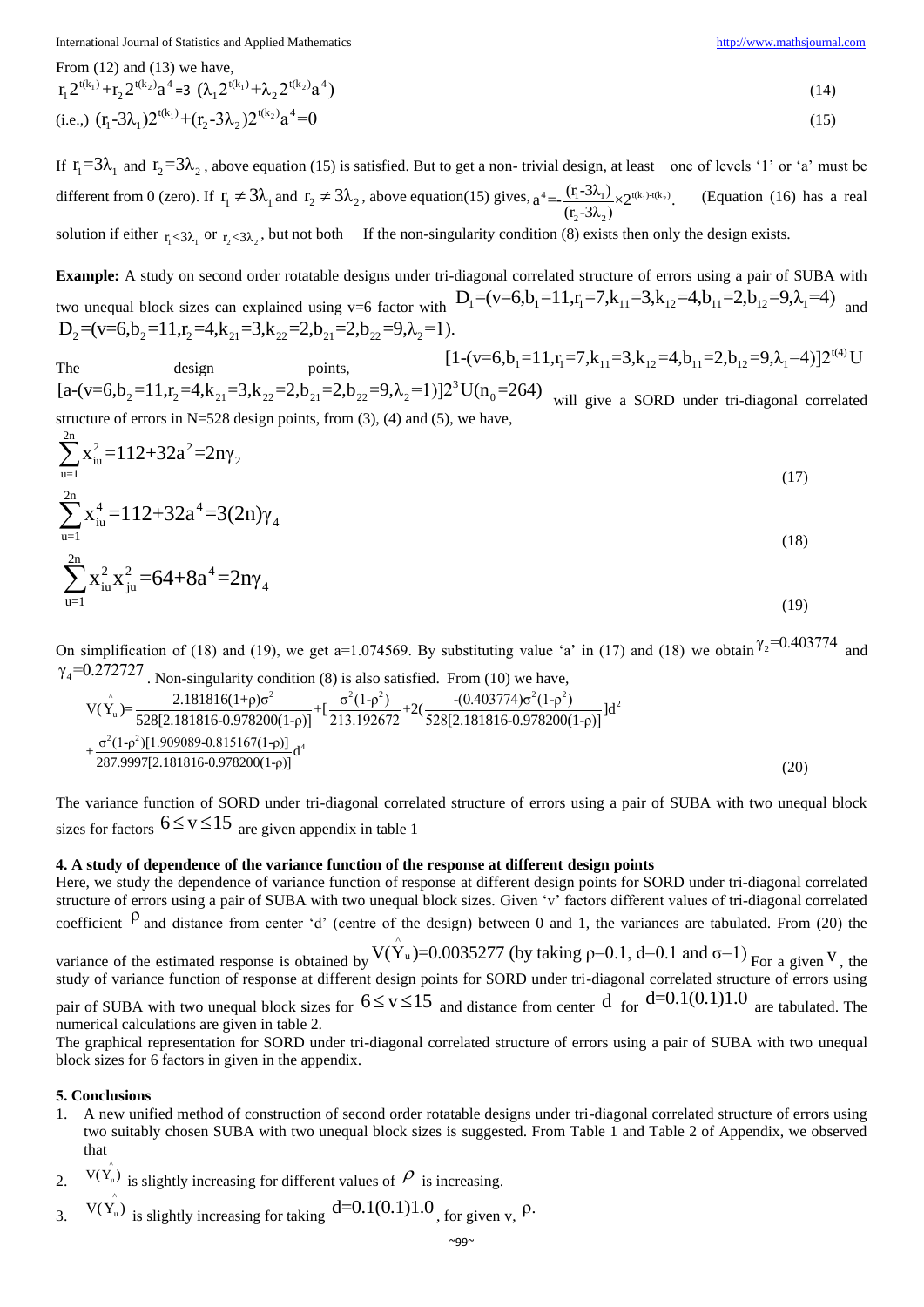# **Table 1:** The variance function of SORD under tri-diagonal correlated structure of errors using a pair of SUBA with two unequal block sizes at different design points for factors  $6 \leq v \leq 15$ .

|          | different design points for factors $0 \leq x \leq 1$ .                                         |                                                                                                 |  |  |  |  |  |  |  |  |
|----------|-------------------------------------------------------------------------------------------------|-------------------------------------------------------------------------------------------------|--|--|--|--|--|--|--|--|
|          | $D_1 = (v=6, b_1 = 11, r_1 = 7, k_{11} = 3, k_{12} = 4, b_{11} = 2, b_{12} = 9, \lambda_1 = 4)$ | $D_1 = (v=9, b_1 = 15, r_1 = 7, k_{11} = 3, k_{12} = 5, b_{11} = 6, b_{12} = 9, \lambda_1 = 3)$ |  |  |  |  |  |  |  |  |
| $\rho$   | $D_2=(v=6, b_2=11, r_2=4, k_{21}=3, k_{22}=2, b_{21}=2, b_{22}=9, \lambda_2=1)$ $N=528$         | $D_2=(v=9, b_2=30, r_2=9, k_{21}=2, k_{22}=3, b_{21}=9, b_{22}=21, \lambda_2=2)$ $N=960$        |  |  |  |  |  |  |  |  |
| $-0.9$   | $0.001278\sigma^2 - 0.000006\sigma^2 d^2 + 0.000735\sigma^2 d^4$                                | $0.000941\sigma^2 + 0.000058\sigma^2 d^2 + 0.001468\sigma^2 d^4$                                |  |  |  |  |  |  |  |  |
| $-0.8$   | $0.001962\sigma^2 + 0.000014\sigma^2 d^2 + 0.001311\sigma^2 d^4$                                | $0.001323\sigma^2 + 0.000625\sigma^2 d^2 + 0.002640\sigma^2 d^4$                                |  |  |  |  |  |  |  |  |
| $-0.7$   | $0.002389\sigma^2 + 0.000888\sigma^2 d^2 + 0.001785\sigma^2 d^4$                                | $0.001529\sigma^2 + 0.001283\sigma^2 d^2 + 0.003632\sigma^2 d^4$                                |  |  |  |  |  |  |  |  |
| $-0.6$   | $0.002680\sigma^2 + 0.001414\sigma^2 d^2 + 0.002179\sigma^2 d^4$                                | $0.001659\sigma^2 + 0.001920\sigma^2 d^2 + 0.004473\sigma^2 d^4$                                |  |  |  |  |  |  |  |  |
| $-0.5$   | $0.002891\sigma^2 + 0.001912\sigma^2 d^2 + 0.002501\sigma^2 d^4$                                | $0.001748\sigma^2 + 0.002501\sigma^2 d^2 + 0.005174\sigma^2 d^4$                                |  |  |  |  |  |  |  |  |
| $-0.4$   | $0.003052\sigma^2 + 0.002360\sigma^2 d^2 + 0.002756\sigma^2 d^4$                                | $0.001813\sigma^2 + 0.003006\sigma^2 d^2 + 0.005739\sigma^2 d^4$                                |  |  |  |  |  |  |  |  |
| $-0.3$   | $0.003178\sigma^2 + 0.002739\sigma^2 d^2 + 0.002948\sigma^2 d^4$                                | $0.001862\sigma^2 + 0.003424\sigma^2 d^2 + 0.006172\sigma^2 d^4$                                |  |  |  |  |  |  |  |  |
| $-0.2$   | $0.003279\sigma^2 + 0.003046\sigma^2 d^2 + 0.003078\sigma^2 d^4$                                | $0.001901\sigma^2 + 0.003751\sigma^2 d^2 + 0.006473\sigma^2 d^4$                                |  |  |  |  |  |  |  |  |
| $-0.1$   | $0.003363\sigma^2 + 0.003274\sigma^2 d^2 + 0.003147\sigma^2 d^4$                                | $0.001932\sigma^2 + 0.003985\sigma^2 d^2 + 0.006643\sigma^2 d^4$                                |  |  |  |  |  |  |  |  |
| $\theta$ | $0.003433\sigma^2 + 0.003419\sigma^2 d^2 + 0.003152\sigma^2 d^4$                                | $0.001958\sigma^2 + 0.004122\sigma^2 d^2 + 0.006684\sigma^2 d^4$                                |  |  |  |  |  |  |  |  |
| 0.1      | $0.003492\sigma^2 + 0.003480\sigma^2 d^2 + 0.003104\sigma^2 d^4$                                | $0.001979\sigma^2 + 0.004163\sigma^2 d^2 + 0.006595\sigma^2 d^4$                                |  |  |  |  |  |  |  |  |
| 0.2      | $0.003543\sigma^2 + 0.003453\sigma^2 d^2 + 0.002994\sigma^2 d^4$                                | $0.001998\sigma^2 + 0.004101\sigma^2 d^2 + 0.006377\sigma^2 d^4$                                |  |  |  |  |  |  |  |  |
| 0.3      | $0.003588\sigma^2 + 0.003338\sigma^2 d^2 + 0.002824\sigma^2 d^4$                                | $0.002014\sigma^2 + 0.003941\sigma^2 d^2 + 0.006030\sigma^2 d^4$                                |  |  |  |  |  |  |  |  |
| 0.4      | $0.003627\sigma^2 + 0.003134\sigma^2 d^2 + 0.002596\sigma^2 d^4$                                | $0.002027\sigma^2 + 0.003682\sigma^2 d^2 + 0.005554\sigma^2 d^4$                                |  |  |  |  |  |  |  |  |
| 0.5      | $0.003661\sigma^2 + 0.002840\sigma^2 d^2 + 0.002310\sigma^2 d^4$                                | $0.002039\sigma^2 + 0.003323\sigma^2 d^2 + 0.004950\sigma^2 d^4$                                |  |  |  |  |  |  |  |  |
| 0.6      | $0.003692\sigma^2 + 0.002455\sigma^2 d^2 + 0.001964\sigma^2 d^4$                                | $0.002050\sigma^2 + 0.002861\sigma^2 d^2 + 0.004217\sigma^2 d^4$                                |  |  |  |  |  |  |  |  |
| 0.7      | $0.003720\sigma^2 + 0.001979\sigma^2 d^2 + 0.001560\sigma^2 d^4$                                | $0.002060\sigma^2 + 0.002297\sigma^2 d^2 + 0.003355\sigma^2 d^4$                                |  |  |  |  |  |  |  |  |
| 0.8      | $0.003744\sigma^2 + 0.001411\sigma^2 d^2 + 0.001098\sigma^2 d^4$                                | $0.002068\sigma^2 + 0.001634\sigma^2 d^2 + 0.002365\sigma^2 d^4$                                |  |  |  |  |  |  |  |  |
| 0.9      | $0.003767\sigma^2 + 0.000751\sigma^2 d^2 + 0.000578\sigma^2 d^4$                                | $0.002076\sigma^2 + 0.000866\sigma^2 d^2 + 0.001246\sigma^2 d^4$                                |  |  |  |  |  |  |  |  |

| $\pmb{\rho}$   | $\overline{D_1=(v=10,b_1=15, r_1=8, k_{11}=4, k_{12}=6, b_{11}=5, b_{12}=10, \lambda_1=4)} \cdot D_2=(v=10,b_2=25, r_2=8, k_{21}=4, k_{22}=3, b_{21}=5, b_{22}=20, \lambda_2=2)_{N=1760}$ |
|----------------|-------------------------------------------------------------------------------------------------------------------------------------------------------------------------------------------|
| $-0.9$         | $0.000721\sigma^2 - 0.000085\sigma^2 d^2 + 0.000412\sigma^2 d^4$                                                                                                                          |
| $-0.8$         | $0.000892\sigma^2 + 0.000169\sigma^2 d^2 + 0.000724\sigma^2 d^4$                                                                                                                          |
| $-0.7$         | $0.000568\sigma^2 + 0.000448\sigma^2 d^2 + 0.000990\sigma^2 d^4$                                                                                                                          |
| $-0.6$         | $0.001013\sigma^2 + 0.000710\sigma^2 d^2 + 0.001217\sigma^2 d^4$                                                                                                                          |
| $-0.5$         | $0.001041\sigma^2 + 0.000944\sigma^2 d^2 + 0.001407\sigma^2 d^4$                                                                                                                          |
| $-0.4$         | $0.001061\sigma^2 + 0.001146\sigma^2 d^2 + 0.001561\sigma^2 d^4$                                                                                                                          |
| $-0.3$         | $0.001075\sigma^2 + 0.001311\sigma^2 d^2 + 0.001679\sigma^2 d^4$                                                                                                                          |
| $-0.2$         | $0.001086\sigma^2 + 0.001441\sigma^2 d^2 + 0.001762\sigma^2 d^4$                                                                                                                          |
| $-0.1$         | $0.001095\sigma^2 + 0.001533\sigma^2 d^2 + 0.001809\sigma^2 d^4$                                                                                                                          |
| $\overline{0}$ | $0.001102\sigma^2 + 0.001587\sigma^2 d^2 + 0.001821\sigma^2 d^4$                                                                                                                          |
| 0.1            | $0.001108\sigma^2 + 0.001601\sigma^2 d^2 + 0.001797\sigma^2 d^4$                                                                                                                          |
| 0.2            | $0.001113\sigma^2 + 0.001579\sigma^2 d^2 + 0.001738\sigma^2 d^4$                                                                                                                          |
| 0.3            | $0.001118\sigma^2 + 0.001517\sigma^2 d^2 + 0.001644\sigma^2 d^4$                                                                                                                          |
| 0.4            | $0.001121\sigma^2 + 0.001416\sigma^2 d^2 + 0.001515\sigma^2 d^4$                                                                                                                          |
| 0.5            | $0.001125\sigma^2 + 0.001276\sigma^2 d^2 + 0.001350\sigma^2 d^4$                                                                                                                          |
| 0.6            | $0.001127\sigma^2 + 0.001099\sigma^2 d^2 + 0.001150\sigma^2 d^4$                                                                                                                          |
| 0.7            | $0.001130\sigma^2 + 0.000883\sigma^2 d^2 + 0.000915\sigma^2 d^4$                                                                                                                          |
| 0.8            | $0.001132\sigma^2 + 0.000627\sigma^2 d^2 + 0.000645\sigma^2 d^4$                                                                                                                          |
| 0.9            | $0.001134\sigma^2 + 0.000333\sigma^2 d^2 + 0.000340\sigma^2 d^4$                                                                                                                          |

|          | $\mathsf{u} \cdot \mathsf{v}$ |                                                                                                   | 0.0011J+0 ⊤0.000JJJJ0 u ⊤0.000J+00 u                                                            |
|----------|-------------------------------|---------------------------------------------------------------------------------------------------|-------------------------------------------------------------------------------------------------|
|          |                               |                                                                                                   |                                                                                                 |
|          |                               | $D_1 = (v=12, b_1 = 15, r_1 = 7, k_{11} = 4, k_{12} = 6, b_{11} = 3, b_{12} = 12, \lambda_1 = 3)$ | $D_1 = (v=15, b_1=16, r_1=8, k_{11}=5, k_{12}=9, b_{11}=6, b_{12}=10, \lambda_1=4)$             |
| $\rho$   |                               | $D_2 = (v=12, b_2=13, r_2=4, k_{21}=3, k_{22}=4, b_{21}=4, b_{22}=9, \lambda_2=1)$<br>$N = 1376$  | $D_2 = (v=15, b_2=20, r_2=5, k_{21}=3, k_{22}=4, b_{21}=5, b_{22}=15, \lambda_2=1)$<br>$N=4736$ |
| $-0.9$   |                               | $0.000870\sigma^2 + 0.000021\sigma^2 d^2 + 0.000628\sigma^2 d^4$                                  | $0.001102\sigma^2 - 0.001587\sigma^2 d^2 + 0.001821\sigma^2 d^4$                                |
| $-0.8$   |                               | $0.001103\sigma^2 + 0.000398\sigma^2 d^2 + 0.001132\sigma^2 d^4$                                  | $0.001108\sigma^2 + 0.001601\sigma^2 d^2 + 0.001797\sigma^2 d^4$                                |
| $-0.7$   |                               | $0.001211\sigma^2 + 0.000801\sigma^2 d^2 + 0.001566\sigma^2 d^4$                                  | $0.001113\sigma^2 + 0.001579\sigma^2 d^2 + 0.001738\sigma^2 d^4$                                |
| $-0.6$   |                               | $0.001273\sigma^2 + 0.001178\sigma^2 d^2 + 0.001937\sigma^2 d^4$                                  | $0.001118\sigma^2 + 0.001517\sigma^2 d^2 + 0.001644\sigma^2 d^4$                                |
| $-0.5$   |                               | $0.001314\sigma^2 + 0.001511\sigma^2 d^2 + 0.002249\sigma^2 d^4$                                  | $0.001121\sigma^2 + 0.001416\sigma^2 d^2 + 0.001515\sigma^2 d^4$                                |
| $-0.4$   |                               | $0.001343\sigma^2 + 0.001795\sigma^2 d^2 + 0.002502\sigma^2 d^4$                                  | $0.001125\sigma^2 + 0.001276\sigma^2 d^2 + 0.001350\sigma^2 d^4$                                |
| $-0.3$   |                               | $0.001364\sigma^2 + 0.002028\sigma^2 d^2 + 0.002697\sigma^2 d^4$                                  | $0.001127\sigma^2 + 0.001099\sigma^2 d^2 + 0.001150\sigma^2 d^4$                                |
| $-0.2$   |                               | $0.001380\sigma^2 + 0.002207\sigma^2 d^2 + 0.002834\sigma^2 d^4$                                  | $0.001130\sigma^2 + 0.000883\sigma^2 d^2 + 0.000915\sigma^2 d^4$                                |
| $-0.1$   |                               | $0.001393\sigma^2 + 0.002330\sigma^2 d^2 + 0.002914\sigma^2 d^4$                                  | $0.001132\sigma^2 + 0.000627\sigma^2 d^2 + 0.000645\sigma^2 d^4$                                |
| $\theta$ |                               | $0.001404\sigma^2 + 0.002399\sigma^2 d^2 + 0.002936\sigma^2 d^4$                                  | $0.001134\sigma^2 + 0.000333\sigma^2 d^2 + 0.000340\sigma^2 d^4$                                |
| 0.1      |                               | $0.001412\sigma^2 + 0.002412\sigma^2 d^2 + 0.002901\sigma^2 d^4$                                  | $0.001512\sigma^2 + 0.003412\sigma^2 d^2 + 0.002501\sigma^2 d^4$                                |
| 0.2      |                               | $0.001420\sigma^2 + 0.002370\sigma^2 d^2 + 0.002808\sigma^2 d^4$                                  | $0.001520\sigma^2 + 0.003370\sigma^2 d^2 + 0.002608\sigma^2 d^4$                                |
| 0.3      |                               | $0.001426\sigma^2 + 0.002271\sigma^2 d^2 + 0.002657\sigma^2 d^4$                                  | $0.001526\sigma^2 + 0.003271\sigma^2 d^2 + 0.002557\sigma^2 d^4$                                |
| 0.4      |                               | $0.001431\sigma^2 + 0.002116\sigma^2 d^2 + 0.002450\sigma^2 d^4$                                  | $0.001531\sigma^2 + 0.003116\sigma^2 d^2 + 0.002350\sigma^2 d^4$                                |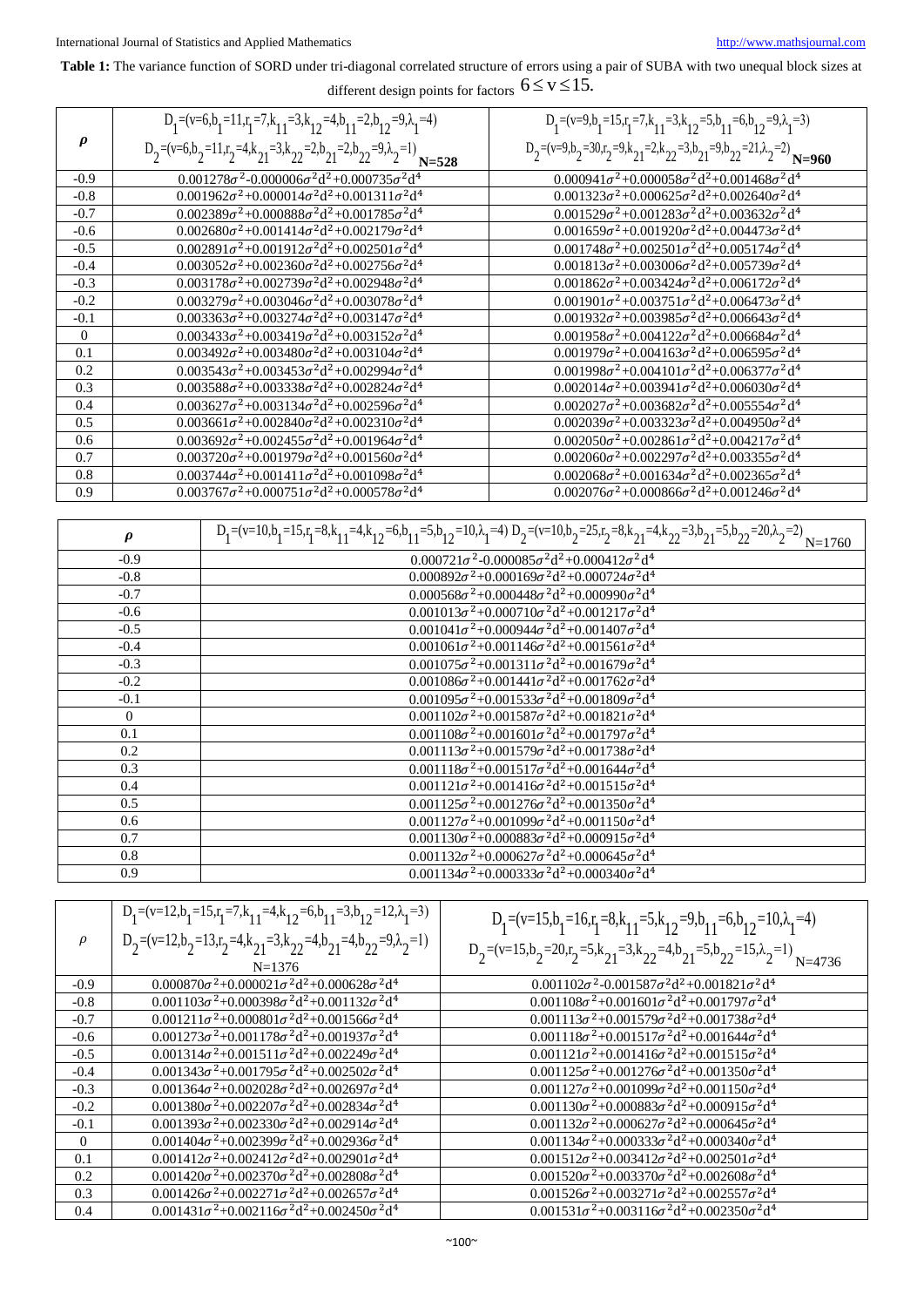| 0.5     | $0.001436\sigma^2 + 0.001905\sigma^2 d^2 + 0.002185\sigma^2 d^4$ | $0.001536\sigma^2 + 0.003905\sigma^2 d^2 + 0.002285\sigma^2 d^4$    |
|---------|------------------------------------------------------------------|---------------------------------------------------------------------|
| 0.6     | $0.001440\sigma^2 + 0.001637\sigma^2 d^2 + 0.001862\sigma^2 d^4$ | $0.001540 \sigma^2 + 0.003637 \sigma^2 d^2 + 0.001262 \sigma^2 d^4$ |
| 0.7     | $0.001444\sigma^2 + 0.001312\sigma^2 d^2 + 0.001483\sigma^2 d^4$ | $0.001544\sigma^2 + 0.003312\sigma^2 d^2 + 0.001383\sigma^2 d^4$    |
| $0.8\,$ | $0.001447\sigma^2 + 0.000931\sigma^2 d^2 + 0.001046\sigma^2 d^4$ | $0.001547\sigma^2 + 0.003931\sigma^2 d^2 + 0.001546\sigma^2 d^4$    |
| 0.9     | $0.001450\sigma^2 + 0.000494\sigma^2 d^2 + 0.000551\sigma^2 d^4$ | $0.001550\sigma^2 + 0.003494\sigma^2 d^2 + 0.000651\sigma^2 d^4$    |

Table 2: Study of dependence of estimated SORD under tri-diagonal correlated structure of errors using a pair of SUBA with two unequal block sizes at different design points for  $6 \le v \le 15$  for different values of  $\cdot$   $\beta$   $\cdot$  ,  $\cdot$  d  $\cdot$  and  $\sigma$  = 1. estimated SORD under tri-diagonal correlated structure of errors using a pair of SUBA<br>different design points for  $6 \le v \le 15$  for different values of  $\cdot$   $\beta$ ,  $\cdot$   $d$ ,  $\cdot$  and  $\sigma$  = 1.<br> $D_1 = (v = 6, b_1 = 11, r_1 = 7, k_{11}$ 

|                                                                                                                     | sizes at different design points for $\vee - \vee - \vee$ for different values of $\vee$ , $\vee$ and $\vee$ |         |         |         |         |         |         |         |         |         |
|---------------------------------------------------------------------------------------------------------------------|--------------------------------------------------------------------------------------------------------------|---------|---------|---------|---------|---------|---------|---------|---------|---------|
|                                                                                                                     | $D_1 = (v = 6, b_1 = 11, r_1 = 7, k_{11} = 3, k_{12} = 4, b_{11} = 2, b_{12} = 9, \lambda_1 = 4)$            |         |         |         |         |         |         |         |         |         |
| $D_2 = (v = 6, b_2 = 11, r_2 = 4, k_{21} = 3, k_{22} = 2, b_{21} = 2, b_{22} = 9, \lambda_2 = 1)$<br>$n=264, N=528$ |                                                                                                              |         |         |         |         |         |         |         |         |         |
| $\boldsymbol{\rho}$                                                                                                 | $d=0.1$                                                                                                      | $d=0.2$ | $d=0.3$ | $d=0.4$ | $d=0.5$ | $d=0.6$ | $d=0.7$ | $d=0.8$ | $d=0.9$ | $d=1$   |
| $-0.9$                                                                                                              | 0.00192                                                                                                      | 0.00195 | 0.00278 | 0.00280 | 0.00291 | 0.00312 | 0.00328 | 0.00415 | 0.00415 | 0.00419 |
| $-0.8$                                                                                                              | 0.00212                                                                                                      | 0.00358 | 0.00458 | 0.00459 | 0.00459 | 0.00500 | 0.00533 | 0.00552 | 0.00617 | 0.00620 |
| $-0.7$                                                                                                              | 0.00215                                                                                                      | 0.00292 | 0.00311 | 0.00342 | 0.00355 | 0.00365 | 0.00433 | 0.00441 | 0.00448 | 0.00522 |
| $-0.6$                                                                                                              | 0.00225                                                                                                      | 0.00600 | 0.00487 | 0.00503 | 0.00349 | 0.00438 | 0.00331 | 0.00419 | 0.00512 | 0.00578 |
| $-0.5$                                                                                                              | 0.00389                                                                                                      | 0.00711 | 0.00941 | 0.00542 | 0.00401 | 0.00507 | 0.00335 | 0.00417 | 0.00555 | 0.00612 |
| $-0.4$                                                                                                              | 0.00422                                                                                                      | 0.00794 | 0.00511 | 0.00570 | 0.00443 | 0.00564 | 0.00324 | 0.00400 | 0.00574 | 0.00628 |
| $-0.3$                                                                                                              | 0.00422                                                                                                      | 0.00848 | 0.00138 | 0.00593 | 0.00477 | 0.00608 | 0.00313 | 0.00382 | 0.00589 | 0.00667 |
| $-0.2$                                                                                                              | 0.00518                                                                                                      | 0.00912 | 0.00212 | 0.00612 | 0.00502 | 0.00642 | 0.00296 | 0.00355 | 0.00589 | 0.00667 |
| $-0.1$                                                                                                              | 0.00513                                                                                                      | 0.00915 | 0.00246 | 0.00626 | 0.00519 | 0.00663 | 0.00203 | 0.00321 | 0.00456 | 0.00785 |
| $\Omega$                                                                                                            | 0.00613                                                                                                      | 0.00945 | 0.00274 | 0.00637 | 0.00527 | 0.00673 | 0.00254 | 0.00287 | 0.00465 | 0.00774 |
| 0.1                                                                                                                 | 0.00713                                                                                                      | 0.00949 | 0.00273 | 0.00644 | 0.00526 | 0.00672 | 0.00227 | 0.00244 | 0.00272 | 0.00733 |
| 0.2                                                                                                                 | 0.00714                                                                                                      | 0.00937 | 0.00236 | 0.00647 | 0.00518 | 0.00659 | 0.00328 | 0.00443 | 0.00271 | 0.00731 |
| 0.3                                                                                                                 | 0.00714                                                                                                      | 0.00904 | 0.00198 | 0.00646 | 0.00500 | 0.00635 | 0.00325 | 0.00427 | 0.00277 | 0.00835 |
| 0.4                                                                                                                 | 0.00814                                                                                                      | 0.00847 | 0.00112 | 0.00642 | 0.00475 | 0.00599 | 0.00317 | 0.00405 | 0.00271 | 0.00824 |
| 0.5                                                                                                                 | 0.00816                                                                                                      | 0.00745 | 0.00031 | 0.00634 | 0.00441 | 0.00552 | 0.00305 | 0.00375 | 0.00265 | 0.00813 |
| 0.6                                                                                                                 | 0.00816                                                                                                      | 0.00778 | 0.00458 | 0.00623 | 0.00398 | 0.00493 | 0.00289 | 0.00336 | 0.00255 | 0.00896 |
| 0.7                                                                                                                 | 0.00716                                                                                                      | 0.00785 | 0.00712 | 0.00607 | 0.00347 | 0.00423 | 0.00268 | 0.00292 | 0.00243 | 0.00803 |
| 0.8                                                                                                                 | 0.00718                                                                                                      | 0.00790 | 0.00607 | 0.00588 | 0.00287 | 0.00341 | 0.00244 | 0.00240 | 0.00231 | 0.00554 |
| 0.9                                                                                                                 | 0.00718                                                                                                      | 0.00790 | 0.00419 | 0.00520 | 0.00525 | 0.00558 | 0.00614 | 0.00580 | 0.00615 | 0.00627 |

<sup>1</sup> 1 1 11 12 11 12 1 *D v b r k k b b* = = = = = = = = = ( 9, 15, 7, 3, 5, 6, 9, 3) <sup>2</sup> 2 2 21 22 21 22 2 *D v b r k k b b* = = = = = = = = = ( 9, 30, 9, 2, 3, 9, 21, 2) **n=480, N=960**

|          |         |         |         |         |         |         |         | 11-400. IN-200 |         |         |
|----------|---------|---------|---------|---------|---------|---------|---------|----------------|---------|---------|
| o        | $d=0.1$ | $d=0.2$ | $d=0.3$ | $d=0.4$ | $d=0.5$ | $d=0.6$ | $d=0.7$ | $d=0.8$        | $d=0.9$ | $d=1$   |
| $-0.9$   | 0.00094 | 0.00094 | 0.00095 | 0.00098 | 0.00104 | 0.00115 | 0.00131 | 0.00157        | 0.00194 | 0.00245 |
| $-0.8$   | 0.00132 | 0.00135 | 0.00140 | 0.00149 | 0.00164 | 0.00189 | 0.00226 | 0.00280        | 0.00355 | 0.00458 |
| $-0.7$   | 0.00154 | 0.00158 | 0.00167 | 0.00182 | 0.00206 | 0.00245 | 0.00301 | 0.00382        | 0.00494 | 0.00644 |
| $-0.6$   | 0.00167 | 0.00174 | 0.00186 | 0.00207 | 0.00241 | 0.00291 | 0.00365 | 0.00471        | 0.00609 | 0.00805 |
| $-0.5$   | 0.00177 | 0.00184 | 0.00200 | 0.00228 | 0.00269 | 0.00331 | 0.00420 | 0.00546        | 0.00716 | 0.00941 |
| $-0.4$   | 0.00184 | 0.00194 | 0.00212 | 0.00243 | 0.00291 | 0.00363 | 0.00465 | 0.00606        | 0.00798 | 0.01051 |
| $-0.3$   | 0.00189 | 0.00194 | 0.00215 | 0.00250 | 0.00309 | 0.00387 | 0.00499 | 0.00653        | 0.00861 | 0.01138 |
| $-0.2$   | 0.00193 | 0.00205 | 0.00228 | 0.00265 | 0.00322 | 0.00406 | 0.00524 | 0.00688        | 0.00909 | 0.01200 |
| $-0.1$   | 0.00193 | 0.00206 | 0.00230 | 0.00269 | 0.00328 | 0.00415 | 0.00539 | 0.00709        | 0.00938 | 0.01246 |
| $\Omega$ | 0.00194 | 0.00207 | 0.00232 | 0.00272 | 0.00333 | 0.00422 | 0.00548 | 0.00722        | 0.00955 | 0.01274 |
| 0.1      | 0.00194 | 0.00207 | 0.00232 | 0.00272 | 0.00333 | 0.00421 | 0.00553 | 0.00718        | 0.00948 | 0.01273 |
| 0.2      | 0.00194 | 0.00207 | 0.00232 | 0.00271 | 0.00331 | 0.00419 | 0.00542 | 0.00780        | 0.00935 | 0.01236 |
| 0.3      | 0.00203 | 0.00216 | 0.00239 | 0.00277 | 0.00335 | 0.00417 | 0.00535 | 0.00694        | 0.00908 | 0.01198 |
| 0.4      | 0.00203 | 0.00215 | 0.00236 | 0.00271 | 0.00324 | 0.00400 | 0.00508 | 0.00655        | 0.00851 | 0.01112 |
| 0.5      | 0.00203 | 0.00213 | 0.00233 | 0.00265 | 0.00313 | 0.00382 | 0.00479 | 0.00611        | 0.00788 | 0.01031 |
| 0.6      | 0.00202 | 0.00211 | 0.00228 | 0.00255 | 0.00296 | 0.00355 | 0.00438 | 0.00551        | 0.00702 | 0.00912 |
| 0.7      | 0.00202 | 0.00209 | 0.00222 | 0.00243 | 0.00203 | 0.00321 | 0.00387 | 0.00475        | 0.00594 | 0.00771 |
| 0.8      | 0.00201 | 0.00206 | 0.00216 | 0.00231 | 0.00254 | 0.00287 | 0.00333 | 0.00396        | 0.00480 | 0.00606 |
| 0.9      | 0.00200 | 0.00203 | 0.00208 | 0.00215 | 0.00227 | 0.00244 | 0.00268 | 0.00300        | 0.00351 | 0.00418 |

| 0.8    | 0.00201                                                                                             | 0.00206 | 0.00216                                                                                           | 0.00231 | 0.00254 | 0.00287 | 0.00333 | 0.00396         | 0.00480 | 0.00606 |  |
|--------|-----------------------------------------------------------------------------------------------------|---------|---------------------------------------------------------------------------------------------------|---------|---------|---------|---------|-----------------|---------|---------|--|
| 0.9    | 0.00200                                                                                             | 0.00203 | 0.00208                                                                                           | 0.00215 | 0.00227 | 0.00244 | 0.00268 | 0.00300         | 0.00351 | 0.00418 |  |
|        |                                                                                                     |         |                                                                                                   |         |         |         |         |                 |         |         |  |
|        | $D_1 = (v = 10, b_1 = 15, r_1 = 8, k_{11} = 4, k_{12} = 6, b_{11} = 5, b_{12} = 10, \lambda_1 = 4)$ |         |                                                                                                   |         |         |         |         |                 |         |         |  |
|        |                                                                                                     |         |                                                                                                   |         |         |         |         |                 |         |         |  |
|        |                                                                                                     |         | $D_2 = (v=10, b_2 = 25, r_2 = 8, k_{21} = 4, k_{22} = 3, b_{21} = 5, b_{22} = 20, \lambda_2 = 2)$ |         |         |         |         | $n=880, N=1760$ |         |         |  |
|        |                                                                                                     |         |                                                                                                   |         |         |         |         |                 |         |         |  |
| n      | $d=0.1$                                                                                             | $d=0.2$ | $d=0.3$                                                                                           | $d=0.4$ | $d=0.5$ | $d=0.6$ | $d=0.7$ | $d=0.8$         | $d=0.9$ | $d=1$   |  |
| $-0.9$ | 0.00072                                                                                             | 0.00071 | 0.00071                                                                                           | 0.00071 | 0.00072 | 0.00074 | 0.00077 | 0.00083         | 0.00092 | 0.00104 |  |
| $-0.8$ | 0.00089                                                                                             | 0.00089 | 0.00091                                                                                           | 0.00093 | 0.00097 | 0.00104 | 0.00114 | 0.00129         | 0.00150 | 0.00178 |  |
| $-0.7$ | 0.00057                                                                                             | 0.00058 | 0.00061                                                                                           | 0.00066 | 0.00074 | 0.00085 | 0.00102 | 0.00125         | 0.00157 | 0.00200 |  |
| $-0.6$ | 0.00102                                                                                             | 0.00104 | 0.00108                                                                                           | 0.00115 | 0.00126 | 0.00142 | 0.00165 | 0.00196         | 0.00238 | 0.00294 |  |
| $-0.5$ | 0.00105                                                                                             | 0.00108 | 0.00113                                                                                           | 0.00122 | 0.00136 | 0.00156 | 0.00184 | 0.00222         | 0.00272 | 0.00339 |  |
| $-0.4$ | 0.00107                                                                                             | 0.00110 | 0.00117                                                                                           | 0.00128 | 0.00144 | 0.00167 | 0.00199 | 0.00243         | 0.00301 | 0.00376 |  |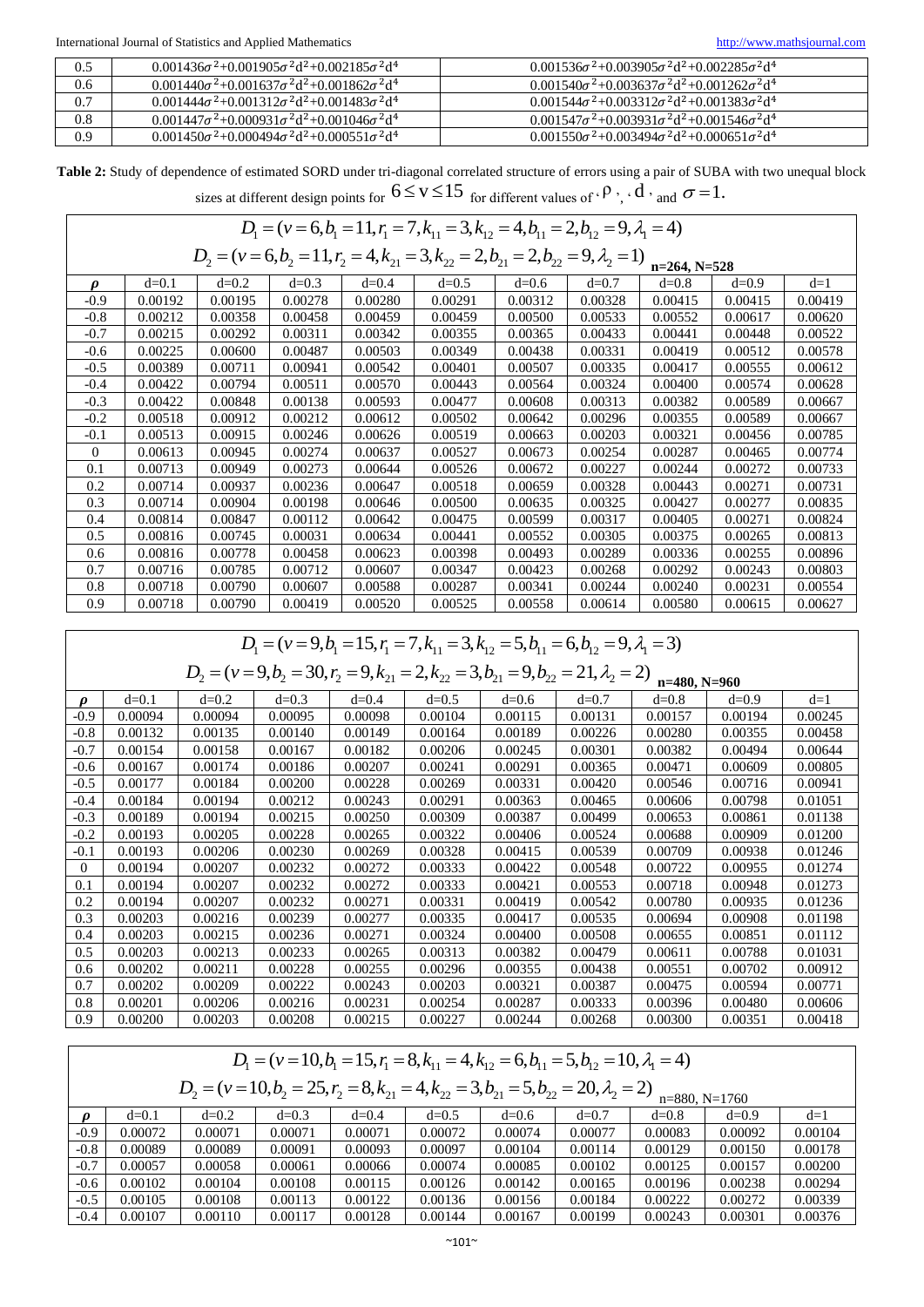International Journal of Statistics and Applied Mathematics [http://www.mathsjournal.com](http://www.mathsjournal.com/)

| $-0.3$ | 0.00108 | 0.00113 | 0.00120 | 0.00132 | 0.00150 | 0.00176 | 0.00212 | 0.00260 | 0.00323 | 0.00406 |
|--------|---------|---------|---------|---------|---------|---------|---------|---------|---------|---------|
| $-0.2$ | 0.00110 | 0.00114 | 0.00122 | 0.00136 | 0.00155 | 0.00183 | 0.00221 | 0.00272 | 0.00340 | 0.00428 |
| $-0.1$ | 0.00111 | 0.00115 | 0.00124 | 0.00138 | 0.00159 | 0.00188 | 0.00228 | 0.00281 | 0.00352 | 0.00443 |
| 0      | 0.00111 | 0.00116 | 0.00125 | 0.00140 | 0.00161 | 0.00190 | 0.00231 | 0.00286 | 0.00358 | 0.00451 |
| 0.1    | 0.00112 | 0.00117 | 0.00126 | 0.00141 | 0.00162 | 0.00191 | 0.00232 | 0.00286 | 0.00358 | 0.00450 |
| 0.2    | 0.00112 | 0.00117 | 0.00126 | 0.00140 | 0.00161 | 0.00190 | 0.00230 | 0.00283 | 0.00353 | 0.00443 |
| 0.3    | 0.00113 | 0.00118 | 0.00126 | 0.00140 | 0.00159 | 0.00187 | 0.00225 | 0.00276 | 0.00342 | 0.00427 |
| 0.4    | 0.00113 | 0.00118 | 0.00126 | 0.00138 | 0.00156 | 0.00182 | 0.00217 | 0.00264 | 0.00326 | 0.00405 |
| 0.5    | 0.00113 | 0.00117 | 0.00124 | 0.00136 | 0.00152 | 0.00175 | 0.00207 | 0.00249 | 0.00304 | 0.00375 |
| 0.6    | 0.00113 | 0.00117 | 0.00123 | 0.00133 | 0.00147 | 0.00167 | 0.00194 | 0.00230 | 0.00277 | 0.00336 |
| 0.7    | 0.00113 | 0.00116 | 0.00121 | 0.00129 | 0.00140 | 0.00156 | 0.00178 | 0.00206 | 0.00244 | 0.00292 |
| 0.8    | 0.00113 | 0.00115 | 0.00119 | 0.00124 | 0.00132 | 0.00144 | 0.00159 | 0.00179 | 0.00206 | 0.00240 |
| 0.9    | 0.00113 | 0.00114 | 0.00116 | 0.00119 | 0.00123 | 0.00129 | 0.00137 | 0.00148 | 0.00162 | 0.00180 |

| 0.8                 | 0.00113                                                                                                             | 0.00115 | 0.00119 | 0.00124 | 0.00132 | 0.00144 | 0.00159 | 0.00179 | 0.00206 | 0.00240 |  |
|---------------------|---------------------------------------------------------------------------------------------------------------------|---------|---------|---------|---------|---------|---------|---------|---------|---------|--|
| 0.9                 | 0.00113                                                                                                             | 0.00114 | 0.00116 | 0.00119 | 0.00123 | 0.00129 | 0.00137 | 0.00148 | 0.00162 | 0.00180 |  |
|                     |                                                                                                                     |         |         |         |         |         |         |         |         |         |  |
|                     | $D_1 = (v = 12, b_1 = 15, r_1 = 7, k_{11} = 4, k_{12} = 6, b_{11} = 3, b_{12} = 12, \lambda_1 = 3)$                 |         |         |         |         |         |         |         |         |         |  |
|                     |                                                                                                                     |         |         |         |         |         |         |         |         |         |  |
|                     | $D_2 = (v = 12, b_2 = 13, r_2 = 4, k_{21} = 3, k_{22} = 4, b_{21} = 4, b_{22} = 9, \lambda_2 = 1)$<br>n=688, N=1376 |         |         |         |         |         |         |         |         |         |  |
| $\boldsymbol{\rho}$ | $d=0.1$                                                                                                             | $d=0.2$ | $d=0.3$ | $d=0.4$ | $d=0.5$ | $d=0.6$ | $d=0.7$ | $d=0.8$ | $d=0.9$ | $d=1$   |  |
| $-0.9$              | 0.00087                                                                                                             | 0.00087 | 0.00087 | 0.00088 | 0.00091 | 0.00095 | 0.00103 | 0.00114 | 0.00129 | 0.00151 |  |
| $-0.8$              | 0.00110                                                                                                             | 0.00112 | 0.00114 | 0.00119 | 0.00127 | 0.00139 | 0.00156 | 0.00182 | 0.00216 | 0.00263 |  |
| $-0.7$              | 0.00121                                                                                                             | 0.00124 | 0.00129 | 0.00137 | 0.00150 | 0.00170 | 0.00197 | 0.00236 | 0.00288 | 0.00357 |  |
| $-0.6$              | 0.00128                                                                                                             | 0.00132 | 0.00139 | 0.00151 | 0.00168 | 0.00194 | 0.00231 | 0.00281 | 0.00349 | 0.00438 |  |
| $-0.5$              | 0.00132                                                                                                             | 0.00137 | 0.00146 | 0.00161 | 0.00183 | 0.00214 | 0.00259 | 0.00320 | 0.00401 | 0.00507 |  |
| $-0.4$              | 0.00136                                                                                                             | 0.00141 | 0.00152 | 0.00169 | 0.00194 | 0.00231 | 0.00282 | 0.00351 | 0.00443 | 0.00564 |  |
| $-0.3$              | 0.00138                                                                                                             | 0.00144 | 0.00156 | 0.00175 | 0.00203 | 0.00244 | 0.00300 | 0.00376 | 0.00477 | 0.00608 |  |
| $-0.2$              | 0.00140                                                                                                             | 0.00147 | 0.00160 | 0.00180 | 0.00210 | 0.00254 | 0.00314 | 0.00395 | 0.00502 | 0.00642 |  |
| $-0.1$              | 0.00141                                                                                                             | 0.00149 | 0.00162 | 0.00183 | 0.00215 | 0.00260 | 0.00323 | 0.00407 | 0.00519 | 0.00663 |  |
| $\overline{0}$      | 0.00142                                                                                                             | 0.00150 | 0.00164 | 0.00186 | 0.00218 | 0.00264 | 0.00328 | 0.00414 | 0.00527 | 0.00673 |  |
| 0.1                 | 0.00143                                                                                                             | 0.00151 | 0.00165 | 0.00187 | 0.00219 | 0.00265 | 0.00328 | 0.00414 | 0.00526 | 0.00672 |  |
| 0.2                 | 0.00144                                                                                                             | 0.00151 | 0.00165 | 0.00187 | 0.00218 | 0.00263 | 0.00325 | 0.00408 | 0.00518 | 0.00659 |  |
| 0.3                 | 0.00144                                                                                                             | 0.00152 | 0.00165 | 0.00185 | 0.00215 | 0.00258 | 0.00317 | 0.00396 | 0.00500 | 0.00635 |  |
| 0.4                 | 0.00145                                                                                                             | 0.00151 | 0.00164 | 0.00183 | 0.00211 | 0.00250 | 0.00305 | 0.00378 | 0.00475 | 0.00599 |  |
| 0.5                 | 0.00145                                                                                                             | 0.00151 | 0.00162 | 0.00179 | 0.00204 | 0.00240 | 0.00289 | 0.00354 | 0.00441 | 0.00552 |  |
| 0.6                 | 0.00145                                                                                                             | 0.00150 | 0.00160 | 0.00174 | 0.00196 | 0.00227 | 0.00268 | 0.00324 | 0.00398 | 0.00493 |  |
| 0.7                 | 0.00145                                                                                                             | 0.00149 | 0.00157 | 0.00169 | 0.00186 | 0.00210 | 0.00244 | 0.00289 | 0.00347 | 0.00423 |  |
| 0.8                 | 0.00145                                                                                                             | 0.00148 | 0.00153 | 0.00161 | 0.00174 | 0.00190 | 0.00214 | 0.00246 | 0.00287 | 0.00341 |  |
| 0.9                 | 0.00145                                                                                                             | 0.00147 | 0.00149 | 0.00154 | 0.00160 | 0.00169 | 0.00182 | 0.00198 | 0.00220 | 0.00249 |  |

| 0.8                 | 0.00145                                                                                                               | 0.00148 | 0.00153 | 0.00161 | 0.00174 | 0.00190 | 0.00214 | 0.00246 | 0.00287 | 0.00341 |  |
|---------------------|-----------------------------------------------------------------------------------------------------------------------|---------|---------|---------|---------|---------|---------|---------|---------|---------|--|
| 0.9                 | 0.00145                                                                                                               | 0.00147 | 0.00149 | 0.00154 | 0.00160 | 0.00169 | 0.00182 | 0.00198 | 0.00220 | 0.00249 |  |
|                     |                                                                                                                       |         |         |         |         |         |         |         |         |         |  |
|                     | $D_1 = (v = 15, b_1 = 16, r_1 = 8, k_{11} = 5, k_{12} = 9, b_{11} = 6, b_{12} = 10, \lambda_1 = 4)$                   |         |         |         |         |         |         |         |         |         |  |
|                     |                                                                                                                       |         |         |         |         |         |         |         |         |         |  |
|                     | $D_2 = (v = 15, b_2 = 20, r_2 = 5, k_{21} = 3, k_{22} = 4, b_{21} = 5, b_{22} = 15, \lambda_2 = 1)$<br>n=2368, N=4736 |         |         |         |         |         |         |         |         |         |  |
| $\boldsymbol{\rho}$ | $d = 0.1$                                                                                                             | $d=0.2$ | $d=0.3$ | $d=0.4$ | $d=0.5$ | $d=0.6$ | $d=0.7$ | $d=0.8$ | $d=0.9$ | $d=1$   |  |
| $-0.9$              | 0.00089                                                                                                               | 0.00089 | 0.00088 | 0.00087 | 0.00087 | 0.00088 | 0.00091 | 0.00097 | 0.00106 | 0.00119 |  |
| $-0.8$              | 0.00092                                                                                                               | 0.00092 | 0.00094 | 0.00096 | 0.00101 | 0.00108 | 0.00119 | 0.00136 | 0.00160 | 0.00193 |  |
| $-0.7$              | 0.00093                                                                                                               | 0.00095 | 0.00098 | 0.00103 | 0.00111 | 0.00124 | 0.00144 | 0.00171 | 0.00208 | 0.00258 |  |
| $-0.6$              | 0.00094                                                                                                               | 0.00096 | 0.00101 | 0.00109 | 0.00121 | 0.00139 | 0.00165 | 0.00201 | 0.00249 | 0.00314 |  |
| $-0.5$              | 0.00094                                                                                                               | 0.00098 | 0.00104 | 0.00113 | 0.00129 | 0.00151 | 0.00183 | 0.00227 | 0.00285 | 0.00363 |  |
| -0.4                | 0.00095                                                                                                               | 0.00099 | 0.00106 | 0.00117 | 0.00135 | 0.00161 | 0.00197 | 0.00247 | 0.00314 | 0.00400 |  |
| $-0.3$              | 0.00095                                                                                                               | 0.00099 | 0.00108 | 0.00121 | 0.00140 | 0.00169 | 0.00209 | 0.00264 | 0.00338 | 0.00434 |  |
| $-0.2$              | 0.00095                                                                                                               | 0.00100 | 0.00109 | 0.00123 | 0.00144 | 0.00175 | 0.00218 | 0.00277 | 0.00355 | 0.00458 |  |
| $-0.1$              | 0.00095                                                                                                               | 0.00100 | 0.00110 | 0.00125 | 0.00147 | 0.00179 | 0.00224 | 0.00285 | 0.00366 | 0.00473 |  |
| $\mathbf{0}$        | 0.00096                                                                                                               | 0.00101 | 0.00110 | 0.00126 | 0.00148 | 0.00181 | 0.00227 | 0.00289 | 0.00372 | 0.00479 |  |
| 0.1                 | 0.00096                                                                                                               | 0.00101 | 0.00111 | 0.00126 | 0.00149 | 0.00182 | 0.00227 | 0.00289 | 0.00371 | 0.00478 |  |
| 0.2                 | 0.00096                                                                                                               | 0.00101 | 0.00110 | 0.00125 | 0.00148 | 0.00180 | 0.00224 | 0.00284 | 0.00364 | 0.00468 |  |
| 0.3                 | 0.00096                                                                                                               | 0.00101 | 0.00110 | 0.00124 | 0.00145 | 0.00176 | 0.00218 | 0.00276 | 0.00351 | 0.00450 |  |
| 0.4                 | 0.00095                                                                                                               | 0.00100 | 0.00108 | 0.00122 | 0.00142 | 0.00170 | 0.00209 | 0.00263 | 0.00333 | 0.00424 |  |
| 0.5                 | 0.00095                                                                                                               | 0.00100 | 0.00107 | 0.00119 | 0.00137 | 0.00162 | 0.00198 | 0.00245 | 0.00308 | 0.00390 |  |
| 0.6                 | 0.00095                                                                                                               | 0.00099 | 0.00105 | 0.00116 | 0.00131 | 0.00153 | 0.00182 | 0.00223 | 0.00277 | 0.00347 |  |
| 0.7                 | 0.00095                                                                                                               | 0.00098 | 0.00103 | 0.00111 | 0.00124 | 0.00141 | 0.00165 | 0.00198 | 0.00241 | 0.00297 |  |
| 0.8                 | 0.00095                                                                                                               | 0.00097 | 0.00109 | 0.00106 | 0.00115 | 0.00127 | 0.00145 | 0.00168 | 0.00198 | 0.00237 |  |
| 0.9                 | 0.00094                                                                                                               | 0.00096 | 0.00097 | 0.00101 | 0.00105 | 0.00112 | 0.00121 | 0.00133 | 0.00149 | 0.00170 |  |